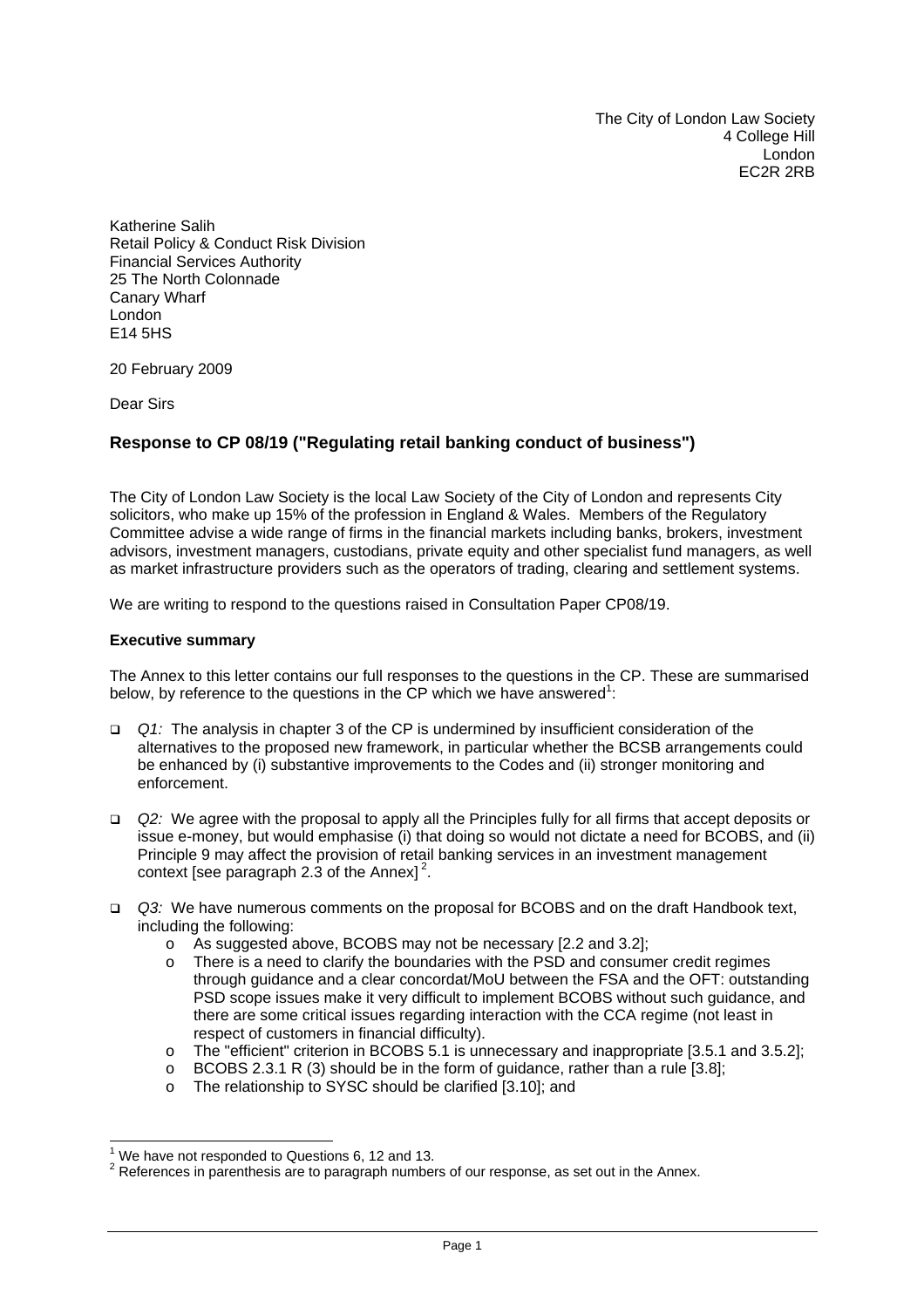- o We strongly recommend that section 150 rights of action for damages should be conferred only in respect of rules which specify particular information requirements, contents of communications or operating standards, and not to high-level rules such as BCOBS 2.2.1 R, 5.1.1 R and 5.1.3 R [[3.11\]](#page-8-1).
- *Q4*: There are some practical difficulties in using the proposed definition of "micro-enterprise" where flexibility in BCOBS would be very helpful, and the onus should be on such enterprises and charities and trustees to notify changes in circumstances which affect their categorisation [\[4.3](#page-8-2) and [4.4\]](#page-8-3).
- *Q5:* We firmly believe that BCOBS should be applied to in-coming firms.
- *Q7:* Yes, there are many elements of the current Banking Codes which should not be lost, and there is a need for greater clarity and certainty in the way the FSA's Principles for Businesses and proposed high-level rules apply (paragraph [7](#page-9-0) of the Annex to this letter suggests a framework for this).
- *Q8:* We firmly believe that a number of supervisory tools should be exercised before any enforcement action is taken, especially given the short period until the proposed implementation date and the high-level nature of much of the regulation*.*
- *Q9:* We would strongly urge the FSA to defer implementation, or to allow firms flexibility as to implementation date.
- *Q10:* We recommend that there be long transitional periods:
	- o for substantive changes to existing specific requirements applicable to bank accounts;<br>
	o for any other rules which require systems changes or training.
	- for any other rules which require systems changes or training,
	- $\circ$  for areas where the interface with the PSD is unclear, notably, as regards the scope of BCOBS being determined by reference to the currently unclear definition of payment services under the PSD; and
	- o for firms to obtain information where necessary to categorise clients (i.e. determine if they are "banking customers"), and there should be a grandfathering regime for this purpose.

The FSA should announce transitional plans as soon as possible.

- *Q11:* We question the adequacy of the CBA in Annex 2 of the CP, and in particular consider that many organisations will incur significant outlays on professional advice (an expense not mentioned in the CBA).
- *Q14:* We question in particular the compatibility of the proposals with the Principles of Good Regulation, especially whether they represent an efficient and economic use of FSA resources, and a proportionate response to (i) the problems the FSA has identified in Chapter 2 and Annex 2; and (ii) the benefits that will result from the changes.

Please let us know if you wish us to clarify any of our responses, or suggest more specific proposals.

Yours faithfully

#### **Margaret Chamberlain Chair CLLS Regulatory Committee**

Members of the CLLS:

Bridget Barker, Macfarlanes Chris Bates, Clifford Chance Peter Bevan, Linklaters Patrick Buckingham, Herbert Smith John Crosthwait, Slaughter and May Robert Finney, Denton Wilde Sapte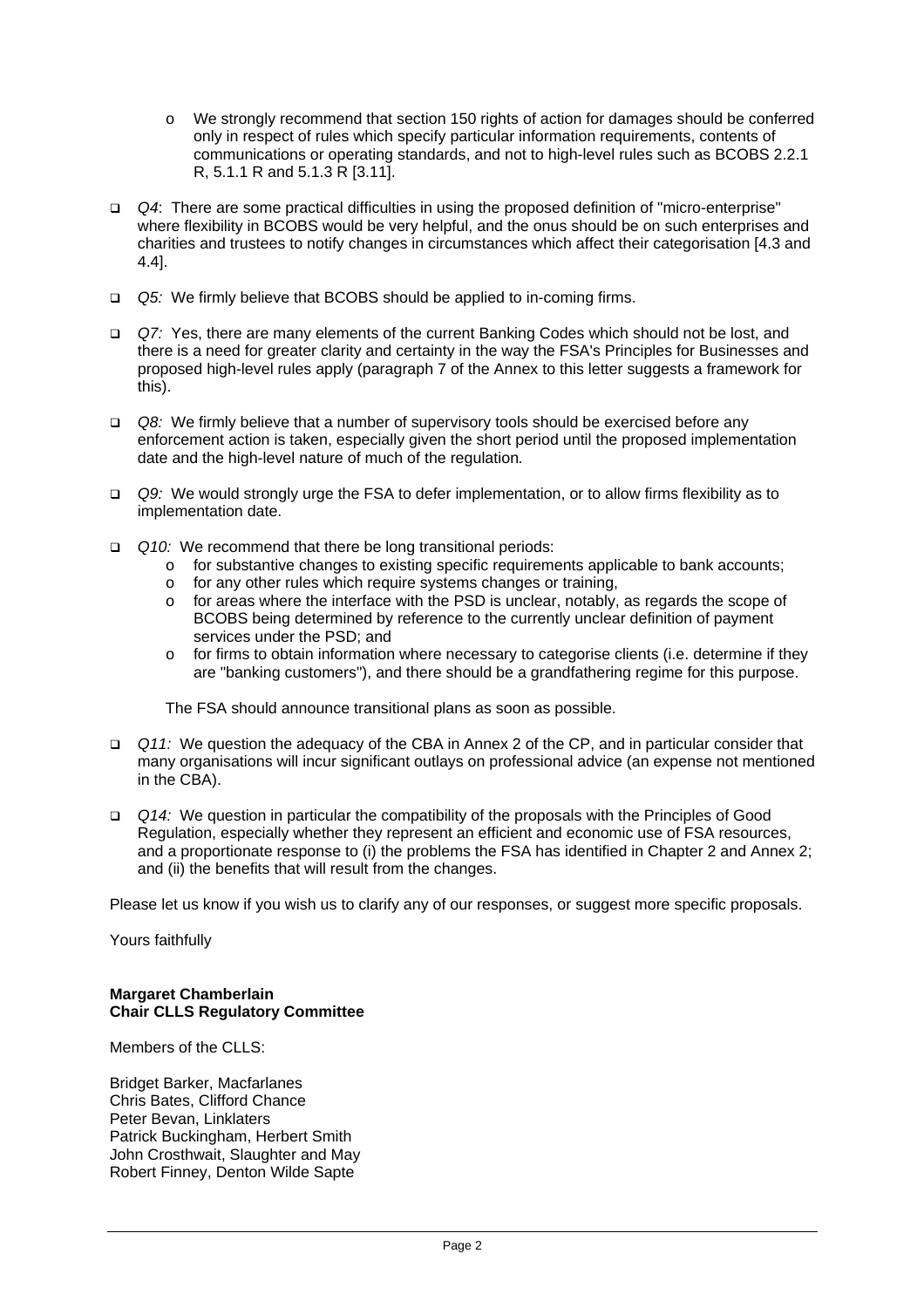Ruth Fox, Slaughter and May Jonathan Herbst, Norton Rose Mark Kalderon, Freshfields Bruckhaus Deringer Tamasin Little, S J Berwin Simon Morris, CMS Cameron McKenna Rob Moulton, Nabbaros Bob Penn, Allen & Overy James Perry, Ashurst Peter Richards-Carpenter, Mayer Brown International Richard Stones, Lovells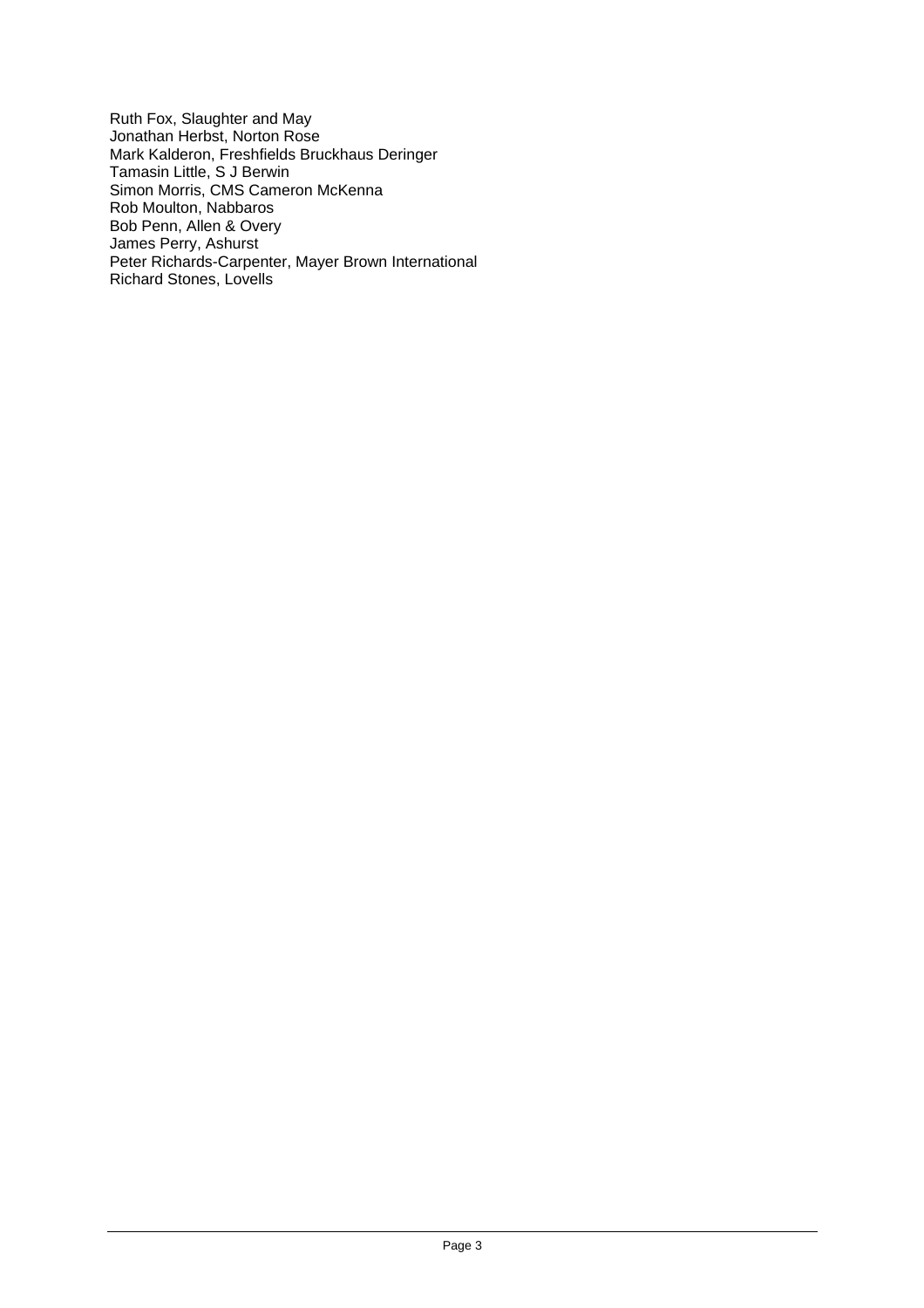# **ANNEX**

#### **City of London Law Society Regulatory Committee Full Response to FSA CP08/19 "Regulating retail banking conduct of business"**

### **1 Q1: Do you have any comments on our analysis in Chapter 3 and our reasons for proposing a new framework?**

- 1.1 We accept there are some arguments to support the FSA regulating the conduct of business of a core activity like accepting deposits (and an increasingly significant activity like e-money issuance). The current arrangements are fragmented, but this would remain the case even if the FSA adopts BCOBS, not least since:
	- (a) a different regime will be in place for payment services under the Payment Services Directive ("PSD") / Payment Services Regulations ("PSRs"); and
	- (b) the OFT will continue to deal with consumer credit issues.

<span id="page-3-0"></span>Indeed there will be areas (for example, the provision of statements) where BCOBS, the Payment Services Regulations and the Consumer Credit Act 1974 ("CCA") could overlap.

- 1.2 Chapter 3 of the CP creates the impression the FSA have already decided to end the current approach. Has the FSA considered how it could change the current arrangements to address the FSA's concerns with the Banking Codes and the BCSB (indeed only paragraph 3.11 deals with the issue)? We believe that most, if not all, of the failings could be corrected.
- <span id="page-3-1"></span>1.3 For instance, paragraph 3.9 of the CP criticises the BCSB's lack of powers to impose fines on those found guilty of a material breach of the Codes. However:
	- (a) the BCSB arrangements could be changed so the Board gained a fining power; and
	- (b) as the FSA itself recognizes in paragraph 3.9, authorised firms are typically more concerned about negative publicity following a disciplinary finding, than fines – so the BCSB could increase the significance of the adverse publicity (for example, by a public awareness campaign).
- 1.4 The FSA dismisses regulatory and supervisory approaches other than its own. In chapter 3 of the CP, it details those areas in which the FSA sees failings in the current enforcement powers and approach of the BCSB. In paragraph 3.8 of the CP, it states "*the BCSB's regulatory approach … can tend to focus on detailed rules rather than desirable consumer outcomes or an overarching principle that subscribers must treat customers fairly"*. However:
	- (a) while the FSA prefers a principles-based approach, and there is widespread acceptance of principles-based regulation, there are many examples of strong yet detailed regulatory regimes that are not designed to be based on principles or to focus on outcomes; and
	- (b) the PSD, to which the CP often refers, and the implementation of which is being relied on so strongly as the reason to introduce BCOBS now, is itself heavy on detailed rules rather than principles-based, and not especially outcome-focused. Legislation and rules imposing the PSD will sit oddly alongside the proposed contents of BCOBS.
- 1.5 Additionally, extending the Principles (specifically Principle 6) is largely superfluous given that (as paragraph 3.4 of the CP highlights):
	- (a) banks and other firms engaged in accepting deposits or issuing e-money are already banned from treating customers unfairly (under the Unfair Commercial Practices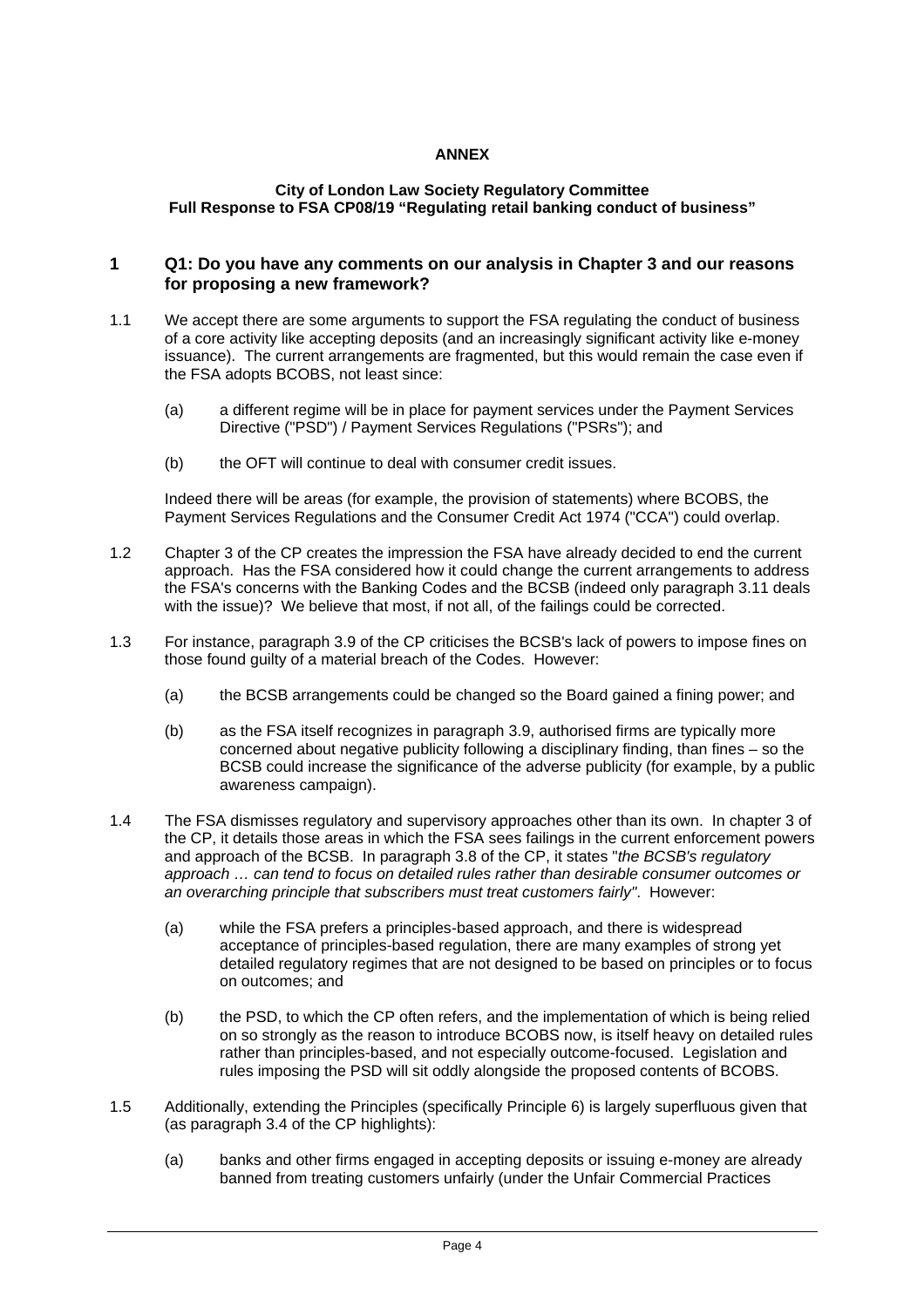Directive ("UCPD") and the Unfair Contract Terms Directive) and the FSA has related enforcement powers under Consumer Protection from Unfair Trading Regulations ("Unfair Trading Regulations") and the Unfair Terms in Consumer Contracts Regulations 1999 ("UTCCRs"); and

<span id="page-4-1"></span>(b) each of the Banking Codes contains a far-reaching fairness commitment (in section 2).

## **2 Q2: Do you agree with our proposal to apply all the Principles fully for all firms that accept deposits or issue e-money (Chapter 4)?**

- 2.1 We have two comments here, respectively on:
	- (a) The possibility of applying the Principles but not introducing BCOBS; and
	- (b) The relevance of Principle 9 ("Customers: relationship of trust").
- 2.2 Applying the Principles alone:

<span id="page-4-0"></span>One possible way forward would be to apply the Principles to the conduct of the regulated activities of accepting deposits and issuing e-money (and to amend PRIN 1.1.3 G accordingly) but to state in the guidance that compliance with the Codes, the Unfair Trading Regulations and the UTCCRs would generally be assumed to suggest compliance with the conduct aspects of the Principles – some changes to the substance of the Codes (without them simply repeating the Principles) might be necessary to achieve this.

- 2.3 Principle 9 can be relevant:
- 2.3.1 Paragraph 4.9 of the CP states *"we would expect Principle 9 to remain of less relevance to the conduct of deposit-taking activities, given that its concepts of suitable advice and discretionary decisions for customers do not apply in the same way as for other FSA-regulated activities*".
- 2.3.2 We recognize the current limitation on the FSA's powers to regulate advice in relation to deposits, but it can regulate suitability in the context of discretionary management activity in those (perhaps less usual) situations where discretionary management arrangements for a retail customer extend to deposit products as well as such instruments as securities, collective investments and derivatives.
- 2.3.3 Arguably some deposit products deserve a careful assessment of suitability as much as certain securities and derivatives – e.g. products which are index linked to stock market performance, or where the "*interest*" or other return is linked to the performance of other products or structures, as with at least some Sharia-compliant deposits. Although these products have some of the characteristics of CFDs, they are excluded from this classification under Article 85(1) of the Regulated Activities Order by Article 85(2)(b). COBS already recognizes that some of these may require investment-type protections in relation to promotion, see COBS 4.6.7 R and the cross–reference to it in proposed BCOBS rule 2.4.1 G.
- 2.3.4 However, the proposed information requirements in BCOBS 4 do not deal with these more complex deposit based products and some specific rules in this area may provide greater clarity to product providers than mere reliance on Principle 7.
- 2.3.5 In addition, although BCOBS 2.4.1G refers to "structured deposits" in relation to the COBS rules applying to past and future performance, it might be clearer for Handbook users if the relevant guidance were repeated in BCOBS 4 in relation to deposits.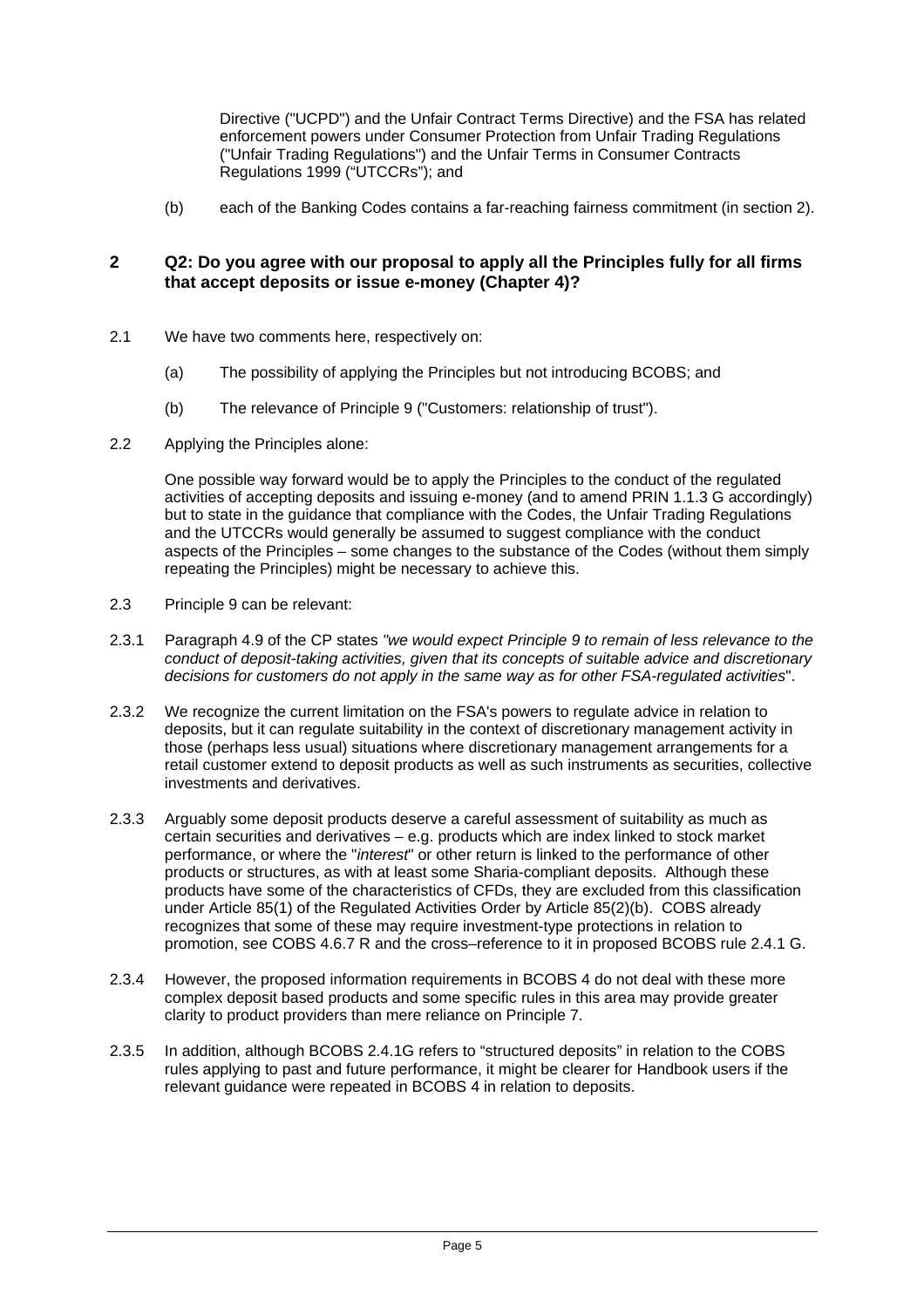## **3 Q3: Do you have any comments on our proposals for a Banking Conduct of Business sourcebook (Chapter 4) and the draft Handbook text in Appendix 1?**

- 3.1 We have a number of specific comments on the draft Handbook text, and these are set out in paragraphs 3.4 through [3.11](#page-8-1) below (in addition to comments on Glossary definitions in paragraph [4\)](#page-8-4).
- <span id="page-5-0"></span>3.2 On the question of introducing a Banking Conduct of Business Sourcebook:
- 3.2.1 We consider that this is a separate issue from the question of whether to apply the Principles more broadly, to accepting deposits and issuing e-money – the consultation questions seem to suggest this, although the CP itself does not dwell on the matter.
- 3.2.2 Paragraph 4.11 of the CP describes BCOBS as underpinning the application of the Principles, but the reform would be less costly for firms if the FSA relied, for this purpose, instead on the Banking Codes/BCSB (perhaps strengthened) and existing consumer protection legislation (e.g. the Unfair Trading Regulations and the Unfair Terms in Consumer Contracts Regulations 1999). We have suggested this approach above (see paragraph [2.2](#page-4-0) above).
- <span id="page-5-2"></span>3.3 A fundamental issue is the scope of BCOBS and its interaction with other retail banking regulatory regimes, particularly the PSD and the CCA.
- 3.3.1 There is huge uncertainty about the scope of the PSD. Given that the scope of PSD is one of the key concepts defining the scope of BCOBS this is a big problem: banks, building societies and others cannot know the scope of BCOBS and how the requirements of the PSD and BCOBS interact.
- 3.3.2 Paragraph 4.12 of the CP states that BCOBS would apply to *"retail banking service[s]"*, covering both accepting deposits and providing services in relation to deposits (as reflected in its proposed definition). BCOBS 1.1.3(R)(1) states that BCOBS does not apply to *"payment service[s]"*, defined in terms that mirror the PSD.
- 3.3.3 There are serious concerns about the way in which the FSA is seeking to carve out payment services from the scope of BCOBS without clarifying what this actually means in terms of what is caught by BCOBS.
	- (a) While it is all very well in theory to say that what falls within the PSD does not fall within BCOBS, in practice it leads to confusion as to what exactly is caught by what. With such substantial continuing doubt about what is a payment service for the PSD, it is difficult enough for banks to plan for that Directive's implementation, and so banks will not be able to be certain that their plans are effectively capturing the applicable rules;
	- (b) The problem is compounded by BCOBS' reference to the PSD: does it mean that the operational aspects of a current account (other than the receipt and repayment of deposits) are carved out from BCOBS (on the basis that they are subject to the PSD) while other aspects are caught? The definition of "retail banking service" (in referring to the provision of "services in relation to that *deposit* including but not limited to repayment to the customer") suggests more than this<sup>[3](#page-5-1)</sup>;
	- (c) Does BCOBS apply to payment instruments like cheques which are outside the PSD's scope? There is little in the specific rules to suggest that the FSA proposes regulation of this area in BCOBS;

<span id="page-5-1"></span> <sup>3</sup> Presumably, non-PSD payments to third parties, and the provision of balance and interest information, but scope is unclear.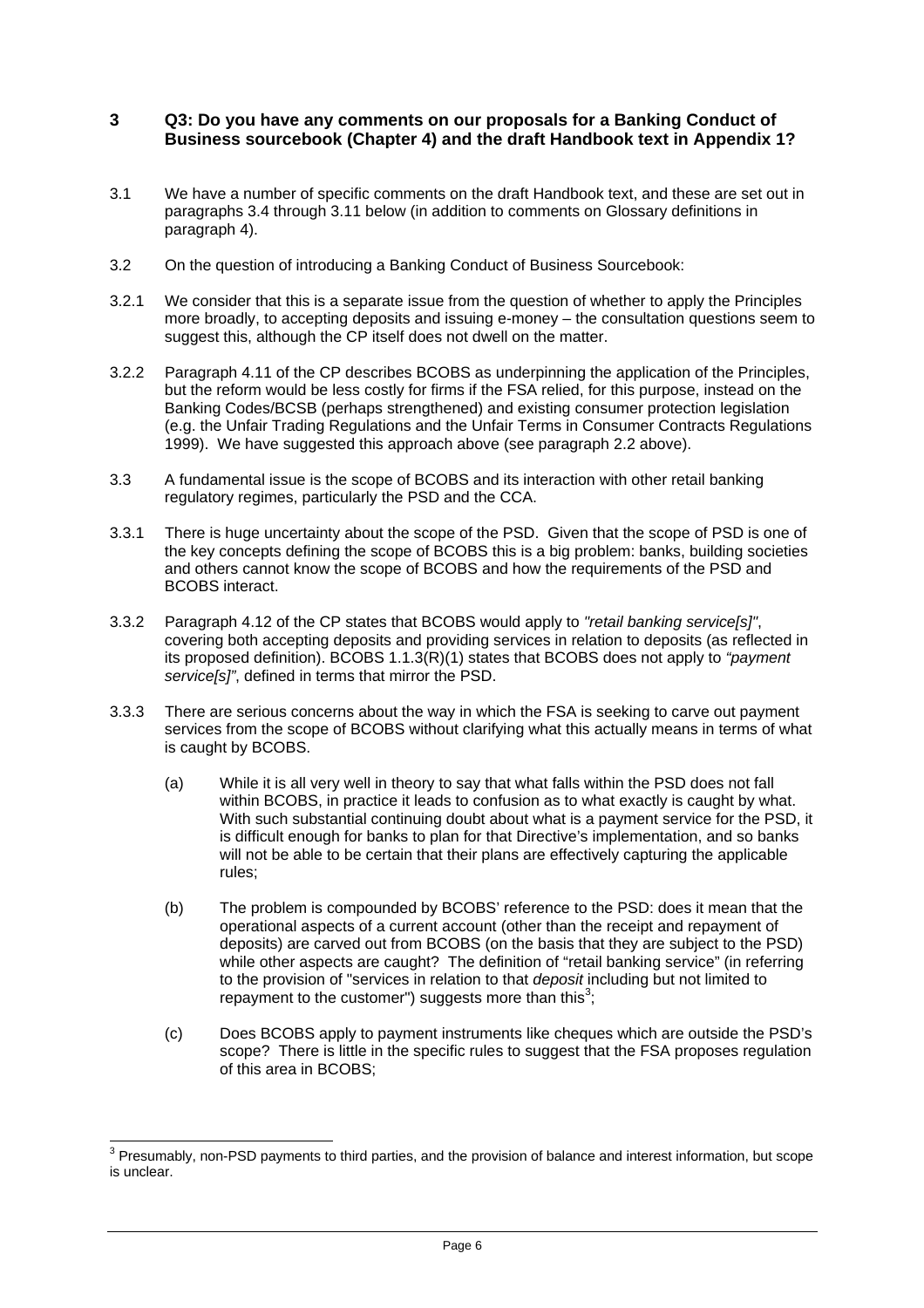- (d) The lack of clarity regarding the scope of the PSD has an obvious knock on in relation to determining the scope of BCOBS. It is essential that there be guidance from the FSA on what it considers is a *"retail banking service"* (in the same vein as the anticipated "Approach Document" for the PSD), with practical reference to the various types of current accounts, savings accounts etc and services provided; and
- (e) Once clarity is reached about which accounts fall within the PSD, the industry will have a large job on its hands to ensure that all systems and documentation are amended and updated to reflect the needs, training is undertaken, etc so they would benefit from not having to comply with the extra burden of simultaneously having to implement BCOBS.
- 3.4 Interaction with credit regulation
- 3.4.1 Also uncertain is the manner in which the proposed BCOBS would interact with the continued credit responsibilities of the OFT. For instance, regulation of current accounts will continue to be cumbersome in that an account with an overdraft facility will be subject to both OFT and FSA oversight, and to the PSD.
- 3.4.2 As BCOBS is likely to apply to some banking services which fall under the CCA currently and which will be regulated by the OFT, there is a risk that action in respect of OFT-regulated issues (e.g. the court case on overdraft charges) may overlap with BCOBS.
- 3.4.3 For example, BCOBS 4.1.2 G(5) requires firms to disclose the costs chargeable to a banking customer and the operation of each retail banking service. There is likely to be a danger that OFT requirements are not clearly reflected in the BCOBS guidance, which has the potential to cause confusion for firms.
- 3.4.4 The guidance in BCOBS 5.1.2 G, which is presumably intended as elaborating on the fairness requirement in BCOBS 5.1.1 R, raises a host of issues which potentially go beyond conduct of business regulation of retail deposits, for example:
	- (a) the bankers' right of set off, which could be critical in the context of managing prudential requirements – the FSA must avoid uncertainty in this area and surely, in the current climate especially but in the longer term too, capital and liquidity must take precedence as essential ingredients of financial stability; and
	- (b) banks' treatment of customers in relation to overdrafts and second charge lending<sup>[4](#page-6-0)</sup> which are within the OFT's area of responsibility, and to first mortgages which are generally within the FSA's purview.
- 3.4.5 Paragraph 1.12 of the CP anticipates a concordat between the FSA and OFT setting out respective responsibilities and how the two bodies will co-operate when addressing issues which cross the boundary between their respective remits.
- 3.4.6 We recommend that:
	- (a) the FSA and OFT clarify a common position on set-off, in consultation with FSA colleagues in prudential regulation and the banking industry; and
	- (b) the concordat clearly stipulate the boundaries between the two bodies on a level that is of use to banks, etc.
- 3.5 In addition to clarification of terms proposed in the Glossary and the interpretation of BCOBS 1 (Application), so firms can appreciate the scope of the new sourcebook, it is important that further guidance about the meaning of certain terms in BCOBS is given, either by the FSA alone or in conjunction with the industry.

<span id="page-6-0"></span> <sup>4</sup> We have not reviewed in this context the OFT's consultation on this subject which was published last Friday, February 13th, other than to note that it does not seem to suggest any limitation on banks' exercise set-off rights.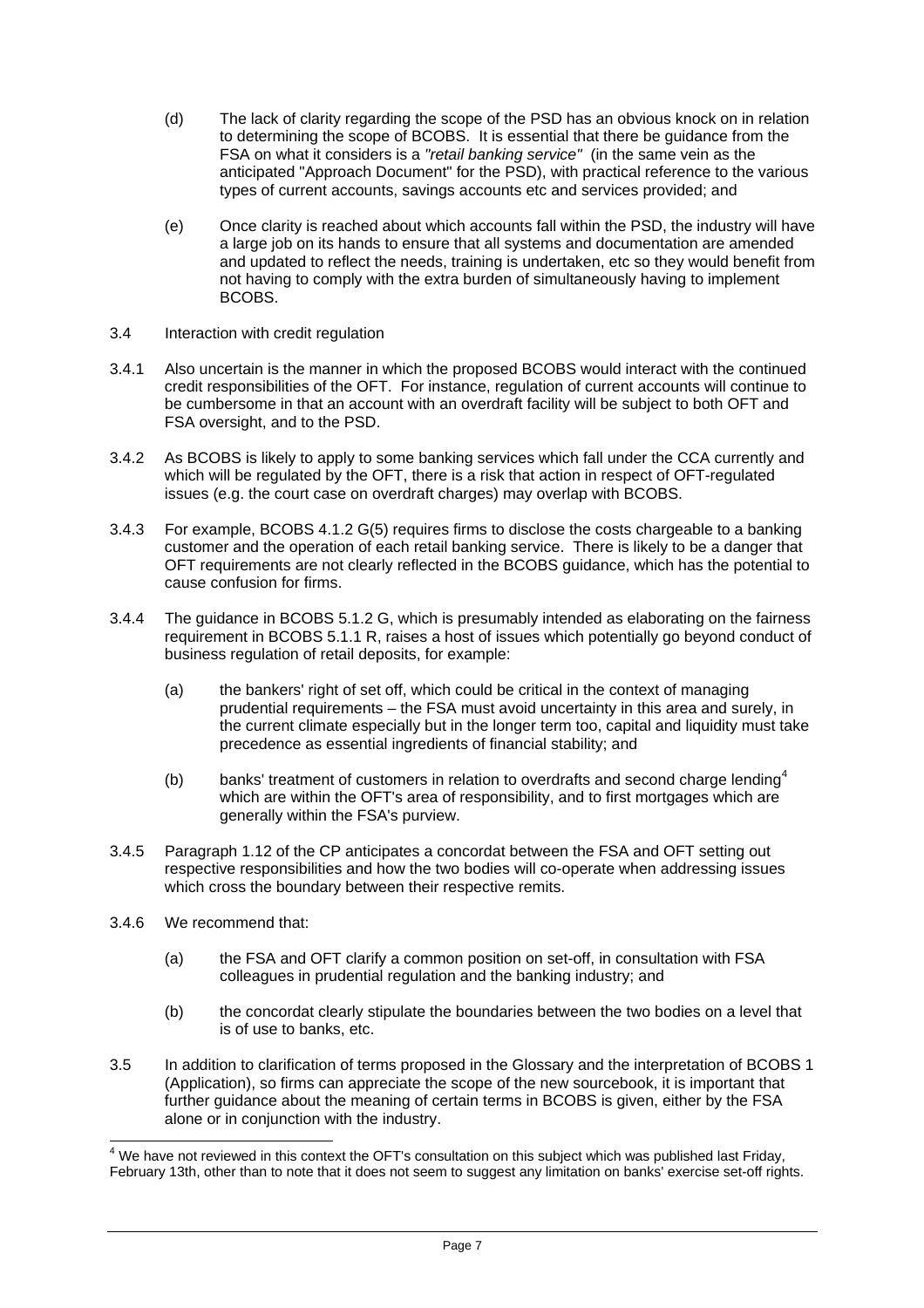- 3.5.1 For example, in a post-sale context, what does a *"prompt"* and *"efficient"* service amount to? If the FSA's concern is speed, then the word "efficient" adds little or nothing to the word *"prompt"*.
- 3.5.2 To the extent that the FSA now seeks to enhance its supervision in respect of banks' business models, this should be in a prudential context even if conduct of business rule changes may lead banks to change their business models in certain respects.
- 3.5.3 Please see our response to Question 4 for comments on the proposed definition of *"banking customer"*, which go beyond the use of the term *"micro enterprise".*
- 3.6 The need in BCOBS 4.1.2 G to include information about the rate of interest does not specify the means of calculating the interest and nor does it deal with any need to make clear when interest will be paid or how it will accrue, or whether there is any need to tell customers about any loss of interest for early withdrawal of money held in notice deposit accounts.
- 3.7 BCOBS 2.3.9 G states that firms should take account of the BBA Code for the Advertising of Interest Bearing Accounts, but does not prescribe any more detail than that about interest rates to be included. Given the variety of ways in which interest rates can be displayed, paid and/or limited to certain sums, it may be useful to have more guidance in this area, as it is often the key factor in a consumer decision to bank with a particular provider and further guidance could encourage greater consistency between providers in the display of interest information. It may not be safer to rely on a principles-based approach on a matter as complex and potentially confusing to consumers as interest rates.
- <span id="page-7-0"></span>3.8 The rule in BCOBS 2.3.1 R (3) requires information in a financial promotion to be *"sufficient for, and presented in a way that is likely to be understood by, the average banking customer to whom it is directed or by whom it is likely to be received"*. It would be more fitting to change this from a rule to guidance given the BCOBS 2.2.1 rule that financial promotions be fair, clear and not misleading. What is *"sufficient"* or *"likely to be understood"* by an *"average"* customer does not add much, if anything to the fair, clear and not misleading rule and it may be difficult for firms to have a firm idea of the financial understanding of *"the average banking customer"* to whom the promotion is directed.
- 3.9 Account operation and services
- 3.9.1 BCOBS concerns itself mostly with information needs and closing or moving accounts. It does not deal with some common specific bank account operations which feature in the BBA codes – e.g. cheques, cards and PINS, foreign exchange services, etc. These services could be the cause of complaints from consumers and yet the FSA does not propose rules which could reasonably form a basis of action, and would instead have to rely on Principle 6 or high-level rules such as those in BCOBS 5.1.1 which cannot reasonably be interpreted as providing any substantive regulation of such matters.
- 3.9.2 We suspect that the FSA will not refrain from reliance on Principle 6 for these *"operational"* matters even where no part of BCOBS provides a specific rule in that area. We have seen in some FSA Enforcement cases how Principle 6 can be used against firms in an area where there are no specific FSA Handbook rules (e.g. Hastings Insurance case in 2008 for a firm's decision to cancel policies). Will the FSA seek to enforce Principle 6 against firms for matters which have not been specifically placed in BCOBS but remain in the BBA Codes – such as how specific services are provided by firms?
- 3.9.3 BCOBS should contain guidance about such important issues, even if it is limited to stating that the FSA expects that compliance with the Codes (generally or on specifically identified matters) is likely to meet the standards reflected in FSA Principles in respect of those matters covered in the Codes.
- 3.10 We note that the FSA proposes no changes to SYSC in connection with the introduction of BCOBS. The reference to SYSC in BCOBS 2.2.3 G seems misplaced: is it intended to imply that firms should have similar systems, etc in place in order to comply with promotions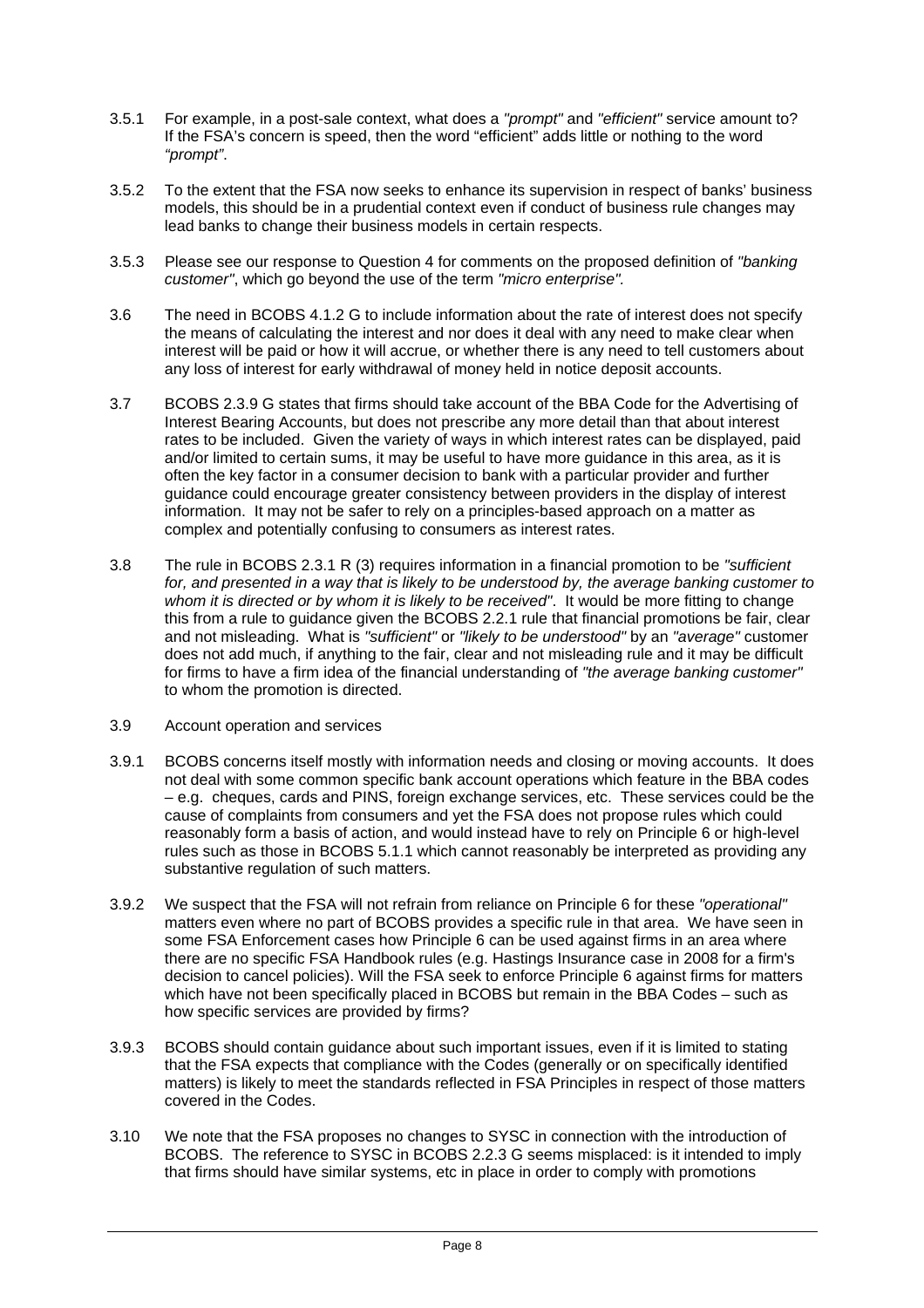regulated under BCOBS? If so, the guidance is inadequate for this purpose: either it should be omitted, or SYSC rules should be clarified to apply to promotions under BCOBS so that BCOBS 2.2.3 can cross-refer to an applicable SYSC rule.

- <span id="page-8-1"></span>3.11 Section 150 rights of action for damages
- 3.11.1 On Schedule 5 of BCOBS, we would argue the application of s.150 of FSMA to BCOBS is not a helpful development given the high-level content of many of the rules. Many are close to being at the level of principles, or almost restatements of existing Principles.
- 3.11.2 We strongly recommend that Schedule 5 focus only on rules which specify particular information requirements, communications contents, and operating standards, so limiting the application of s.150 to these rules rather than high-level rules such as BCOBS 2.2.1 R, 5.1.1 R and 5.1.3 R.

### <span id="page-8-4"></span>**4 Q4: Do you have any comments on our proposed use of the definition of microenterprise to cover business banking customers (Chapter 4)?**

4.1 The idea of a '*micro-enterprise'* features in the PSD itself. The definition there is stated as being that given in Recommendation 2003/361/EC which describes a micro-enterprise as:

*"an enterprise which employs fewer than 10 persons and whose annual turnover and/or annual balance sheet total does not exceed EUR 2 million"*.

This is mirrored in the draft text for the PSRs.

- 4.2 Paragraph 4.14 of the CP suggests that the same definition apply to BCOBS. In principle, it might seem important that the use of the term should not differ as between the PSD and BCOBS, despite this definition being *"wider in scope than the range of business customers covered by the Business Banking Codes"* (paragraph 4.14 of the CP). In practice, by including small trusts in the definition of *"banking customer"*, the CP in any event proposes that BCOBS benefit a wider range of clients than does the PSD (or even the PSRs), and there are other difficulties which favour *allowing* firms to differentiate the two regimes.
- <span id="page-8-2"></span>4.3 The use of a euro (€) denominated amount as one of the determinants of size could lead to difficulties as the value of the euro will fluctuate substantially in relation to sterling yet most relevant accounts will be denominated in sterling. There will also be customers whose number of employees move through the "10 and fewer employees" threshold, perhaps frequently. Firms should have the option:
	- (a) to rely on micro enterprises to inform the firm if their status changes (as HM Treasury papers on the PSD and PSRs suggest);
	- (b) to rely on a £ sterling threshold (which the FSA should specify) for the purposes of BCOBS.
- <span id="page-8-3"></span>4.4 As regards other aspects of the definition of *"banking customer"*:
- 4.4.1 We assume that the applicable definition of consumer will be the first of the several that are currently in the Glossary. This would be consistent with the PSRs.
- <span id="page-8-0"></span>4.4.2 Charities and trustees: to what extent will an authorised firm be obliged to check the status of charities and trustees which state that their income / net assets exceed the relevant threshold (and to monitor for any change, especially in those customers near to the threshold)? We recommend that the FSA issue guidance that permits firms to rely on customer selfcertification and (as with micro enterprises) place the onus on the customer (or indeed to require the customer) to notify any change in circumstances (whether upwards or downwards through the threshold).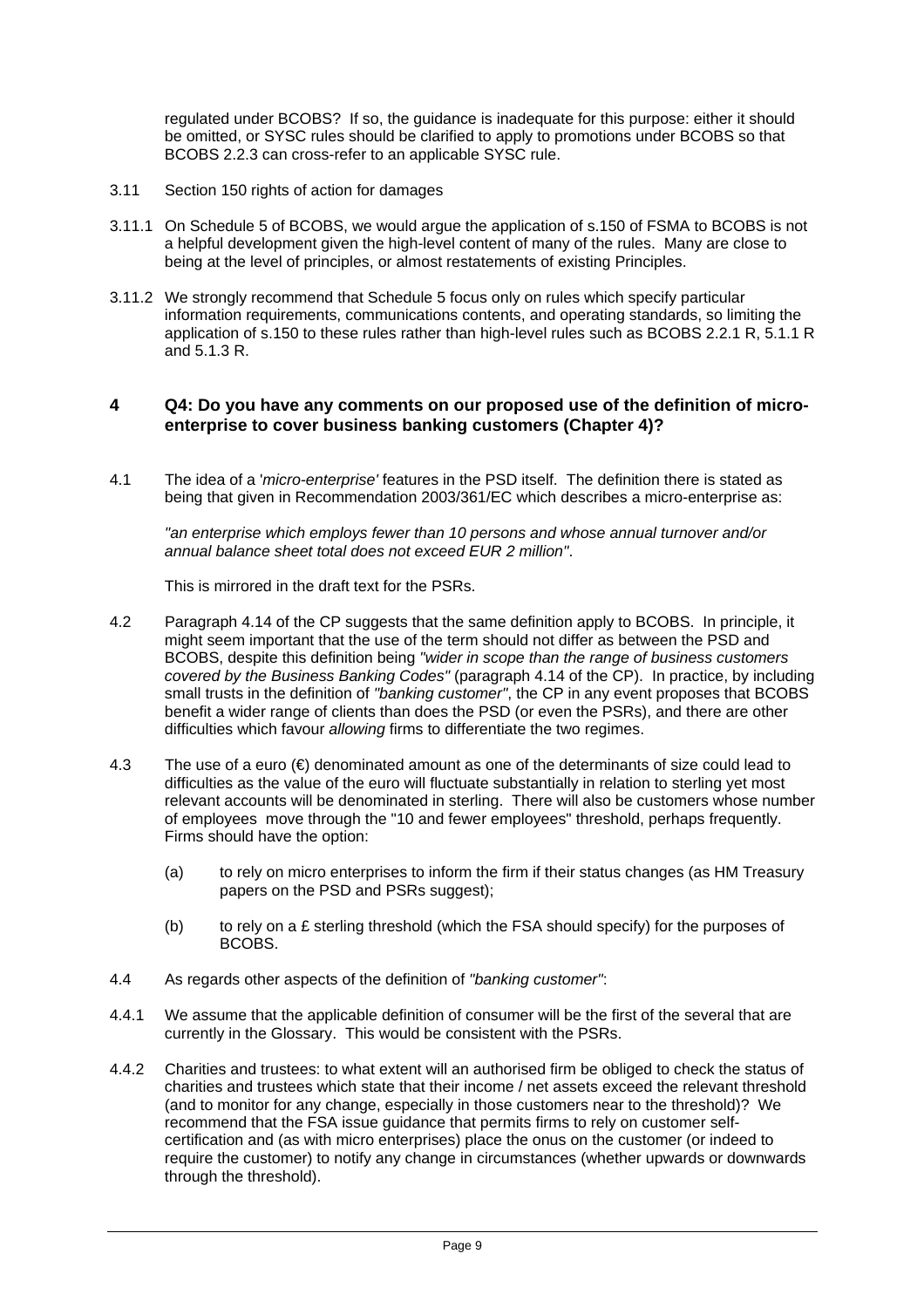# **5 Q5: Do you have any comments on the proposed application of BCOBS to incoming EEA branches and e-money issuers (Chapter 4)?**

To ensure a level playing field for incoming EEA branches and UK firms and to ensure consistent protection for all consumers, it is essential that BCOBS be applied to incoming firms in the same way as domestic firms.

## **6 Q6: Do you have any comments on the proposed application of the requirements in BCOBS to credit unions (Chapter 4)?**

<span id="page-9-0"></span>No comments on this question.

# **7 Q7: Do you think there are elements of the current Banking Codes and other relevant codes/guidelines that would not appear in the PSD Regulations or BCOBS (as proposed in this CP) but which ought not to be lost?**

- 7.1 Yes, the Banking Codes cover many areas not addressed specifically by BCOBS. The key issue is where and how such matters are best regulated, and the need for greater clarity and certainty to the extent the FSA regards such matters within its remit yet makes no express rules.
- 7.2 A feature that runs through the Banking Codes is a duty on a bank to provide continuing information about a client's account. The proposed BCOBS 4 does not give the same protection to the customer as it concentrates on the information to be provided before a product is taken. For instance, section 4.1 of the Codes requires a subscriber to the Code to provide interest rate information via a helpline, a web site, notice in branches and by asking the staff. Sections 9.4 and 9.5 meanwhile of the Code for individuals promises invaluable ongoing information on cheque clearing which is vital to fight fraud.
- 7.3 Reference (in BCOBS 2.3.9) to the BBA/BSA Code of Conduct for the Advertising of Interest Bearing Accounts is helpful. But just as the complexity of interest rate payments and calculations does not lend itself to a high-level principles or guidance based approach, so there are other areas where mere principles or high-level rules are inadequate and leave firms with too much uncertainty.
- 7.4 Greater clarity and certainty could be achieved in various ways:
- 7.4.1 More rules and guidance to focus high-level rules like BCOBS 5.1.1, further supported by references to the Banking Codes (for fuller detail):
	- (a) paragraph 4.30 gives examples of matters which might be covered by industry guidance that are *"within [the FSA's] remit";*
	- (b) but the FSA should clarify:
		- (i) whether it considers existing Code standards on such matters to be adequate and a reference point for firms, especially in relation to meeting the standard proposed in BCOBS 5.1.1 in respect of matters not expressly addressed in BCOB, and
		- (ii) whether there are other areas not covered by the Codes but in which its rules imply standards (particularly if the FSA considers existing standards to be inadequate).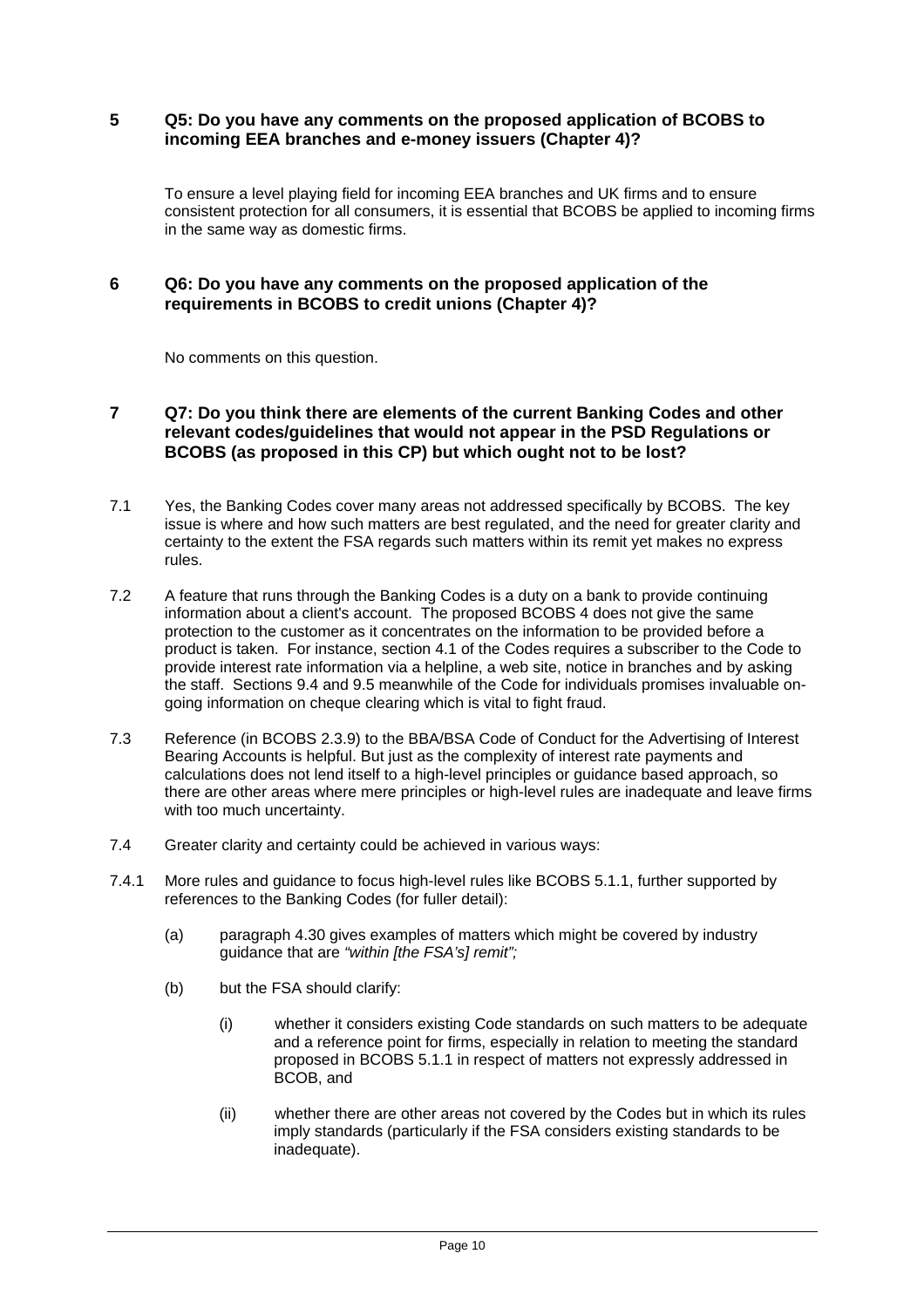- 7.4.2 Formal confirmation of industry guidance, for example in the form of (presumably revised) Banking Codes – but unless and until the industry seeks these, the proposed BCOBS rules remain inadequate.
- 7.4.3 Moving the current Banking Codes' prescriptive rules and guidance to BCOBS would create essentially one central source which firms could use to decide what information they need to provide to customers and what standards of service they need to reach, instead of multilayered requirements (which may cause confusion, particularly for incoming EEA firms, and potentially conflict).
- 7.5 We suggest the first approach, since it leaves scope for the industry to flesh out more details in guidance, either confirmed by the FSA (second approach) or informal.

### **8 Q8: Do you have any comments on our proposed approach to operationalising the new framework (Chapter 4)?**

- 8.1 Julian Adams of the FSA's Supervision team<sup>5</sup> stated that the FSA accepts that imposing BCOBS at the same time as the PSD would result in a tight timetable. He suggested that some leeway would be given to firms in the immediate period after 1 November 2009 for compliance.
- 8.2 We welcome this approach but consider much more is required, not least because forbearance in FSA enforcement does not preclude FOS proceedings nor the Section 150 claims which the FSA highlights as a benefit of the BCOBS regime.
- 8.3 We suggest that before any enforcement action is taken, the FSA should not only have published the high-level supervisory strategy proposed in paragraph 4.39, but also conduct themed reviews and highlight any failings uncovered by a 'Dear CEO' letter, retail banking newsletter and other supervisory tools.

## **9 Q9: Do you agree that the proposed new framework should come into effect at the same time as the PSD in November 2009 (Chapter 5)?**

- 9.1 No. We think the arguments against greatly outweigh those in favour, and the benefits of implementing at the same time can be achieved either:
	- (a) by allowing banks flexibility in implementation, for which there is precedent; or
	- (b) by postponing implementation until the PSD is fully implemented and problems ironed out (perhaps with some enhancement of the Banking Codes in the interim).
- 9.2 An argument can be made that BCOBS should be introduced at the same time as the PSD so any necessary training and changes to systems, processes and terms and conditions can be dealt with at the same time. This could result in lower overall costs than if BCOBS were introduced (and PRIN extended) later.
- 9.3 However, there are areas of crucial importance in the PSD that are still quite unclear. We have highlighted this issue and some of these concerns above (see [3.3\)](#page-5-2). The lack of clarity regarding the scope of the PSD has an obvious knock on in relation to determining the scope of BCOBS: fundamental questions remain unanswered as to the accounts and services covered by the PSD, and consequently the meaning of BCOBS 1.1.3 R. This alone justifies a rethink by the FSA of the proposed implementation timetable for BCOBS.
- 9.4 In the current economic climate, of primary concern to the public is that their money held in banks is safe. To ensure this, considerable work is being carried out on capital adequacy,

<span id="page-10-0"></span> <sup>5</sup> At a BCOBS consultation held at the FSA on 16 December 2008.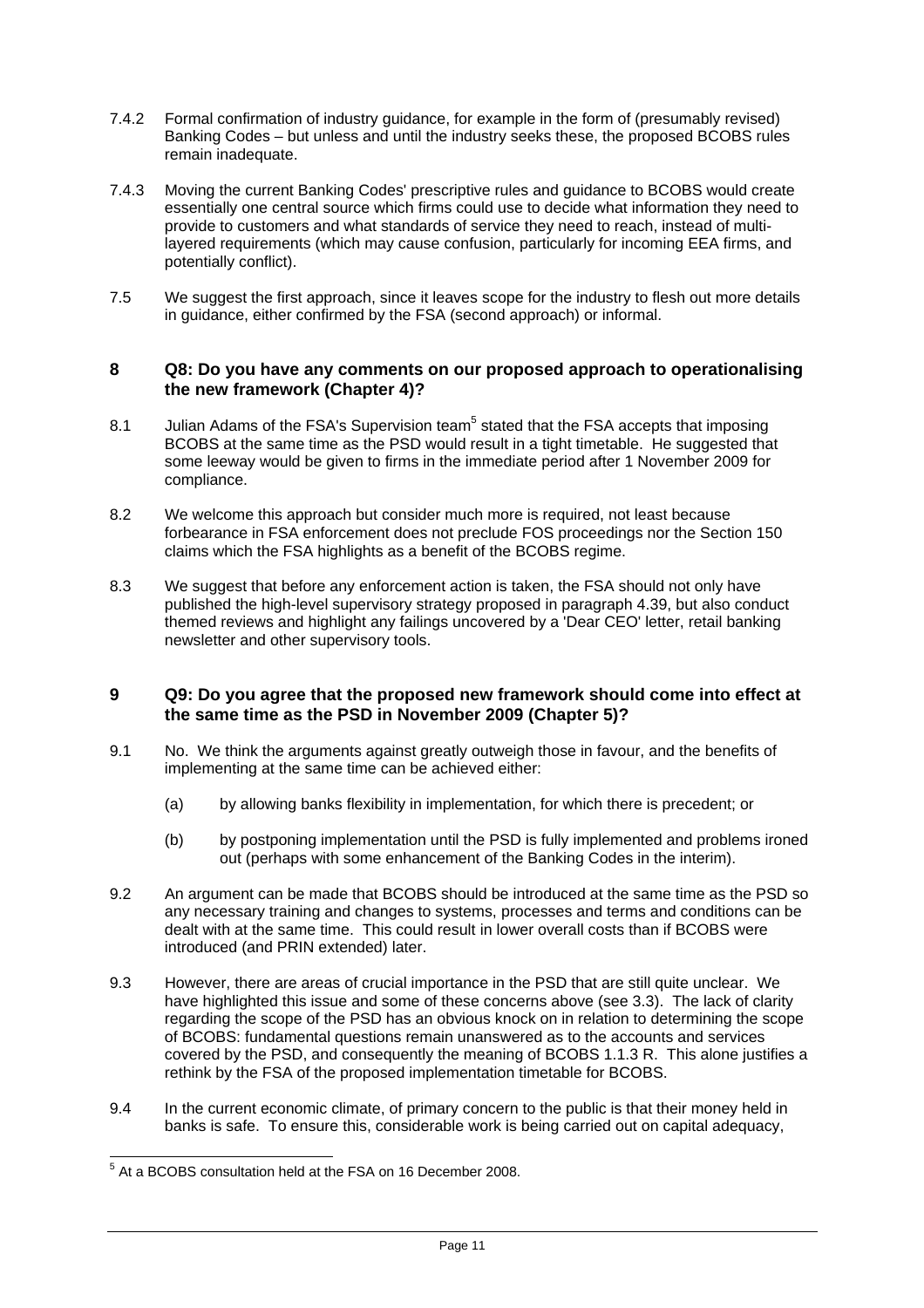liquidity and compensation schemes. It is not a failing in conduct of business matters that has led to the current situation in the banking and finance sector. Accordingly, implementing new and changed conduct of business requirements is not the highest priority when more important changes are on the table and, in contrast to most EU-driven requirements the FSA has discretion in relation to BCOBS.

- 9.5 Therefore, firms should be given the option of implementing the changes from November 2009 but be under no compulsion to do so.
- 9.5.1 There is precedent for this, including in the recent past:
	- (a) firms which were to be subject to the prudential "common platform" requirements were permitted to implement these requirements from 1 January 2007 but had the option of postponing implementation until 1 November 2007; and
	- (b) likewise firms had a choice of implementation dates for Basel 2.
- 9.5.2 We believe that this approach would be welcomed by many retail institutions, but two alternatives would be better:
	- (a) complete postponement of BCOBS implementation until after the final date for PSD authorisation (for firms not deemed authorised), by which time there should be greater clarity on some of the PSD issues that we have mentioned above; or
	- (b) greater flexibility as to implementation date, allowing institutions to implement in part and/or fully from any date (or any of a number of specified dates) during a period running from this November for, say, two years (i.e. six months beyond the end-date for final PSD authorisation).
- <span id="page-11-0"></span>9.5.3 Although banks do not benefit from PSD transitional provisions (indeed the conduct requirements apply from November 2009 even to non-authorised firms), we believe that many issues will become clearer after the implementation date whether in the context of dealing with authorisation applications (or potential applications) $6$  or from banks and others working through issues with the FSA and the EU Commission.
- 9.5.4 In a non-prudential context with no complex regulatory reporting requirements, the FSA should be able to accommodate this kind of flexibility, and accordingly we favour the second option (  $(9.5.2(b))$ .

## **10 Q10: In which areas do you think transitional provisions would be desirable and for how long (Chapter 5)?**

- 10.1 There are good reasons why BCOBS transitionals should continue beyond well the PSD implementation date, to allow:
	- (a) time for issues under the PSD to be ironed out before too many systems changes are made to implement BCOBS, where those changes could be affected by PSD interpretation and application; and
	- (b) banks and other institutions to focus on the higher priority systems and related changes being driven by prudential rule changes and related supervisory enhancement.

<span id="page-11-1"></span> <sup>6</sup> While we hope that the Commission Q&A on the PSD and the FSA's own PSD "Approach Document" will in due course clarify some issues (existing Q&As of the Commission and the FSA leave many issues outstanding), we suspect it will be some considerable time before there is sufficient clarity to determine the perimeter between the PSD and proposed BCOBS regimes.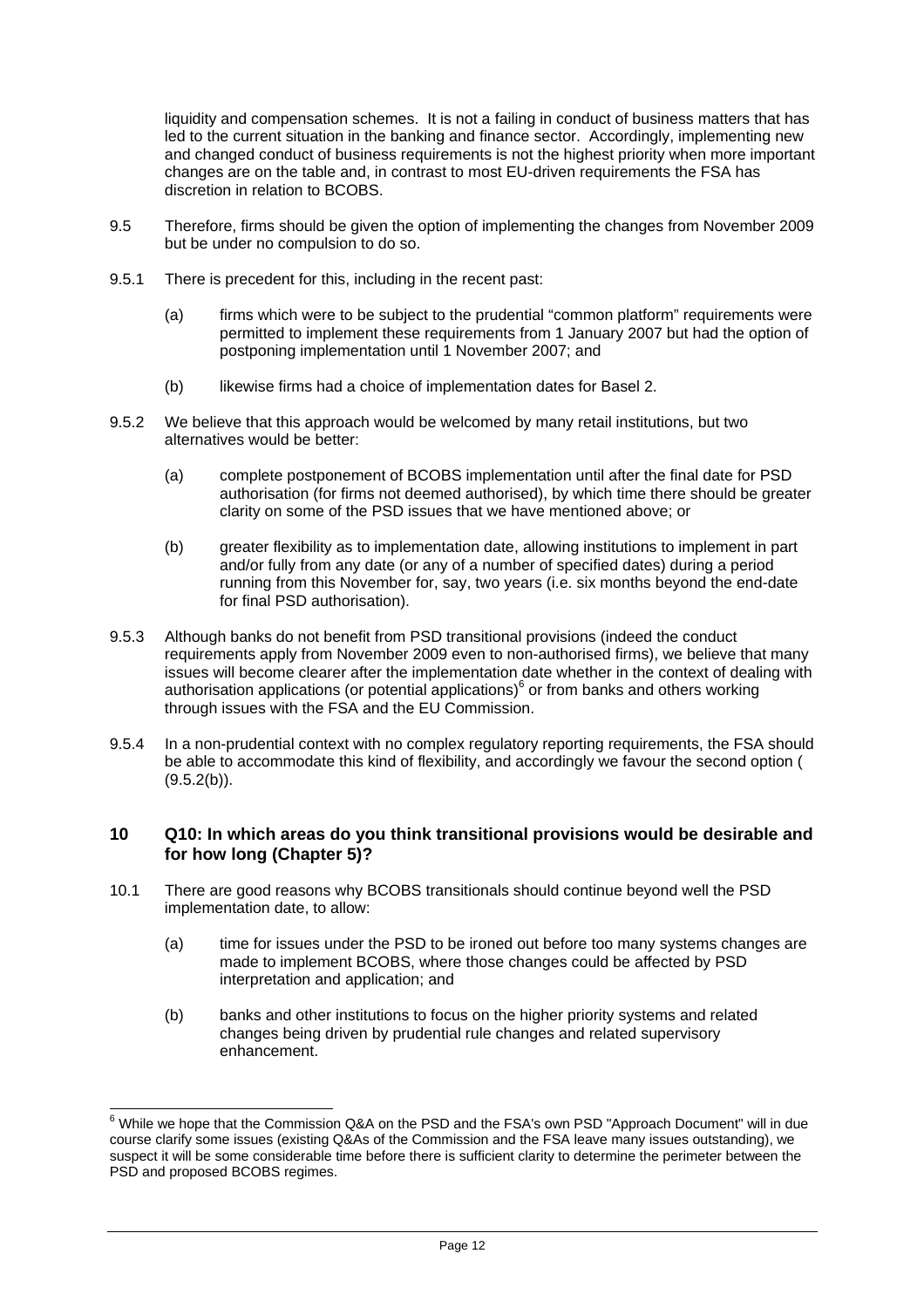- 10.2 The footnote to page 18, and paragraph 5.6 of the CP, state that transitional rules for BCOBS are a possibility and are something that could be consulted on at a later point. In view of the very short period to the proposed BCOBS implementation date, and given the other systems changes banks and others are having to make at present, almost any change presents severe challenges.
- 10.3 Accordingly we recommend the following:
- 10.3.1 There should be an extended (18-24 months) transitional period for:
	- (a) any rules which make substantive changes to existing specific requirements (or which introduce new specific requirements not hitherto applicable to the activity of accepting deposits);
	- (b) any other rules which require systems changes or training;
	- (c) the application of BCOBS as a whole in any part of the penumbra of PSD's scope, i.e. where it is not yet clear if the PSD will apply (notably, as regards the scope of BCOBS being determined by reference to the currently unclear definition of payment services under the PSD); and
	- (d) firms to clarify which of their clients are within the definition of *"banking customer".*
- 10.3.2 In connection with this last point, the FSA should consider introducing grandfathering provisions for certain types of client.
- 10.3.3 Because of the short time until the implementation date proposed in CP 08/19 we strongly urge the FSA to announce its plans about transitional provisions very shortly.

## **11 Q11: Will a change to the proposed new framework generate any further costs that have not been identified in Annex 2?**

- 11.1 It seems unlikely that a change seen as so significant by the FSA, involving introduction of a new source book, can be achieved across such a large sector for so little. We question whether the survey carried out quickly and during September, when the credit crisis was approaching its peak, can be representative especially given the low response rate among the non-credit union deposit takers (other than the largest).
- 11.2 For example, we would expect one-off outlay on professional advice by many organisations, beyond their needs for PSD and UCPD advice, yet the CBA makes no mention of this.

## **12 Q12: Will a change to the proposed new framework generate any further benefits that have not been identified in Annex 2?**

No comments on this question.

# **13 Q13: Do you have any other comments on our CBA (Annex 2)?**

No comments on this question.

#### **14 Q14: Do you agree with the compatibility statement in Annex 3?**

14.1 We find the arguments in this Annex unconvincing, like those in Chapter 2 of the CP and in the CBA (Annex 2), especially those concerning the Principles of Good Regulation.